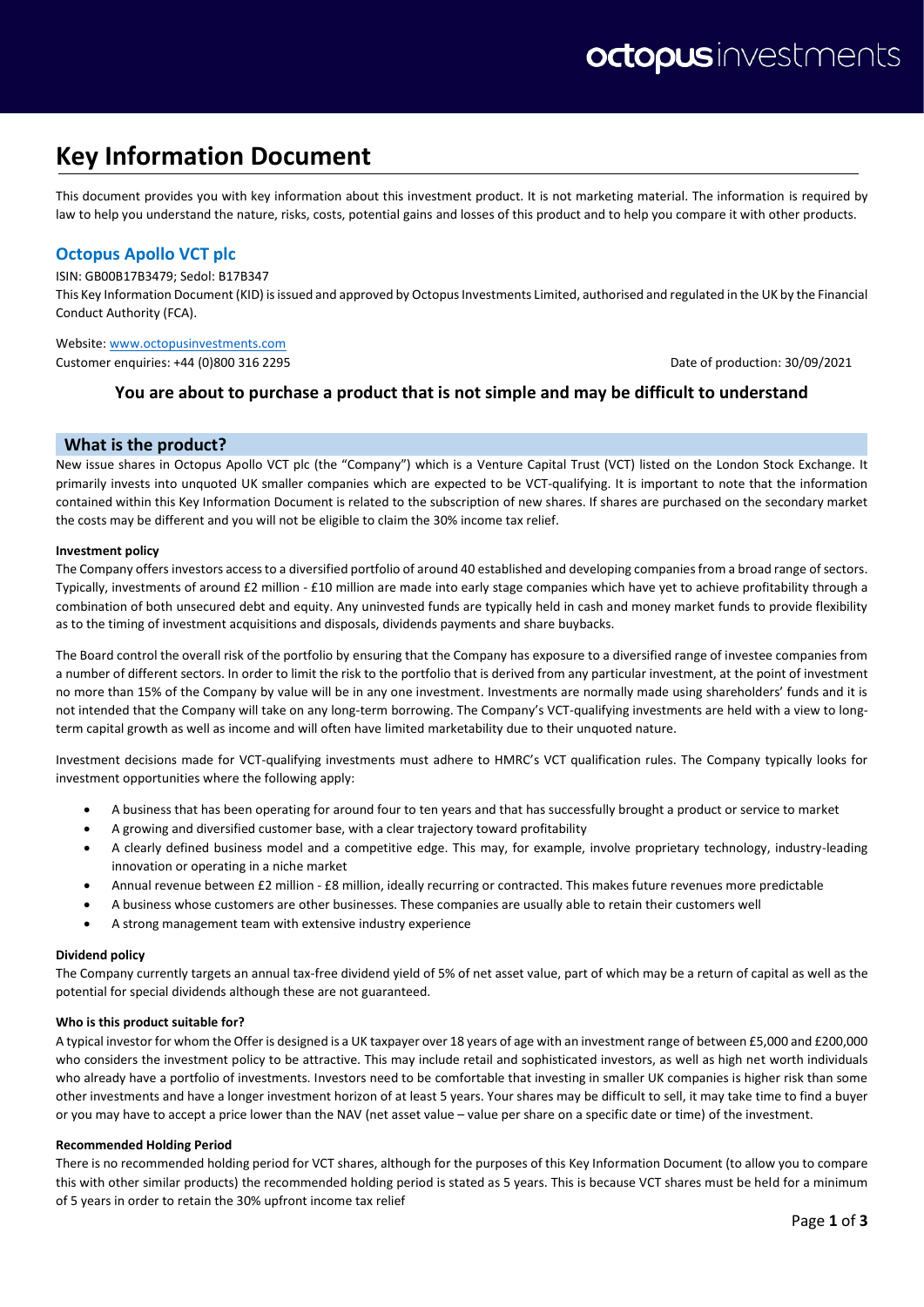## **What are the risks and what could I get in return?**



The summary risk indicator is a guide to the level of risk of this product compared to other products. It shows how likely it is that the product will lose money because of movements in the markets or because we are not able to pay you.

We have classified this product as a 2 out of 7 which is a low risk class, using the required calculation methodology. However, please note the summary risk indicator is reflective of the historic share price volatility of The Company's shares. It excludes other risks inherent with the product and is not representative of the full risk to the investor.

Investment in unquoted companies, which constitutes most of the Company's portfolio, by their nature, involve a higher degree of risk than some other investments.

The value of the shares may go down as well as up. This product does not include any protection from future market performance so you could lose some or all of your investment.

There is no certainty that the market price of shares will fully reflect their underlying NAV or that any dividends will be paid, nor should shareholders rely upon any share buyback policy to offer any certainty of selling their shares at prices that reflect their underlying NAV.

The risk indicator assumes you keep the product for 5 years. If you sell early the risk indicator may be different. For full details on the risks associated with the Octopus Apollo VCT refer to 'What are the key risks that are specific to the issue?' on page 12 of the VCTs Prospectus dates September 2021, which is available on our website.

| <b>Scenarios</b>      |                                     | 1 Year    | <b>3 Years</b> | <b>5 Years (Recommended</b><br>holding period) |
|-----------------------|-------------------------------------|-----------|----------------|------------------------------------------------|
| Stress Scenario       | What you might get back after costs | £6,885    | £7,586         | £7,079                                         |
|                       | Average return each year            | $-31.15%$ | $-8.80\%$      | $-6.68\%$                                      |
| Unfavourable Scenario | What you might get back after costs | £9,164    | £9,271         | £9,512                                         |
|                       | Average return each year            | $-8.36%$  | $-2.49%$       | $-1.00\%$                                      |
| Moderate Scenario     | What you might get back after costs | £9,700    | £10,263        | £10,860                                        |
|                       | Average return each year            | $-3.00\%$ | 0.87%          | 1.66%                                          |
| Favourable Scenario   | What you might get back after costs | £10,339   | £11,442        | £12,485                                        |
|                       | Average return each year            | 3.39%     | 4.59%          | 4.54%                                          |

This table shows the money you could get back over the next 5 years, under different scenarios, assuming that you invest £10,000. The scenarios shown illustrate how your investment could perform. You can compare them with the scenarios of other products.

The scenarios presented are an estimate of future performance based on evidence from the past and are not an exact indicator. What you get will depend on how the market performs and how long you keep the investment. The stress scenario shows what you might get back in extreme market circumstances, and it does not take into account the situation where you are unable to sell your shares.

The figures shown include all the costs of the product itself, where applicable, but may not include all the costs that you pay to your adviser or distributor. The figures do not take into account your personal tax situation, which may also affect how much you get back.

The figures shown do not include any upfront income tax relief you receive on your investment or take into account any penalties to which this investment may be subject, from HMRC, in the event of a sale before 5 years. Any dividends paid out by the VCT are also tax-free.

# **What happens if Octopus Apollo VCT is unable to pay out?**

If the Company is unable to facilitate a share buyback then you could sell your VCT shares on the secondary market. The number of buyers of second-hand VCT shares is limited, as a result, selling shares directly into the market can produce a poor result.

As a shareholder of Octopus Apollo VCT you are not covered by the Financial Services Compensation Scheme (FSCS).